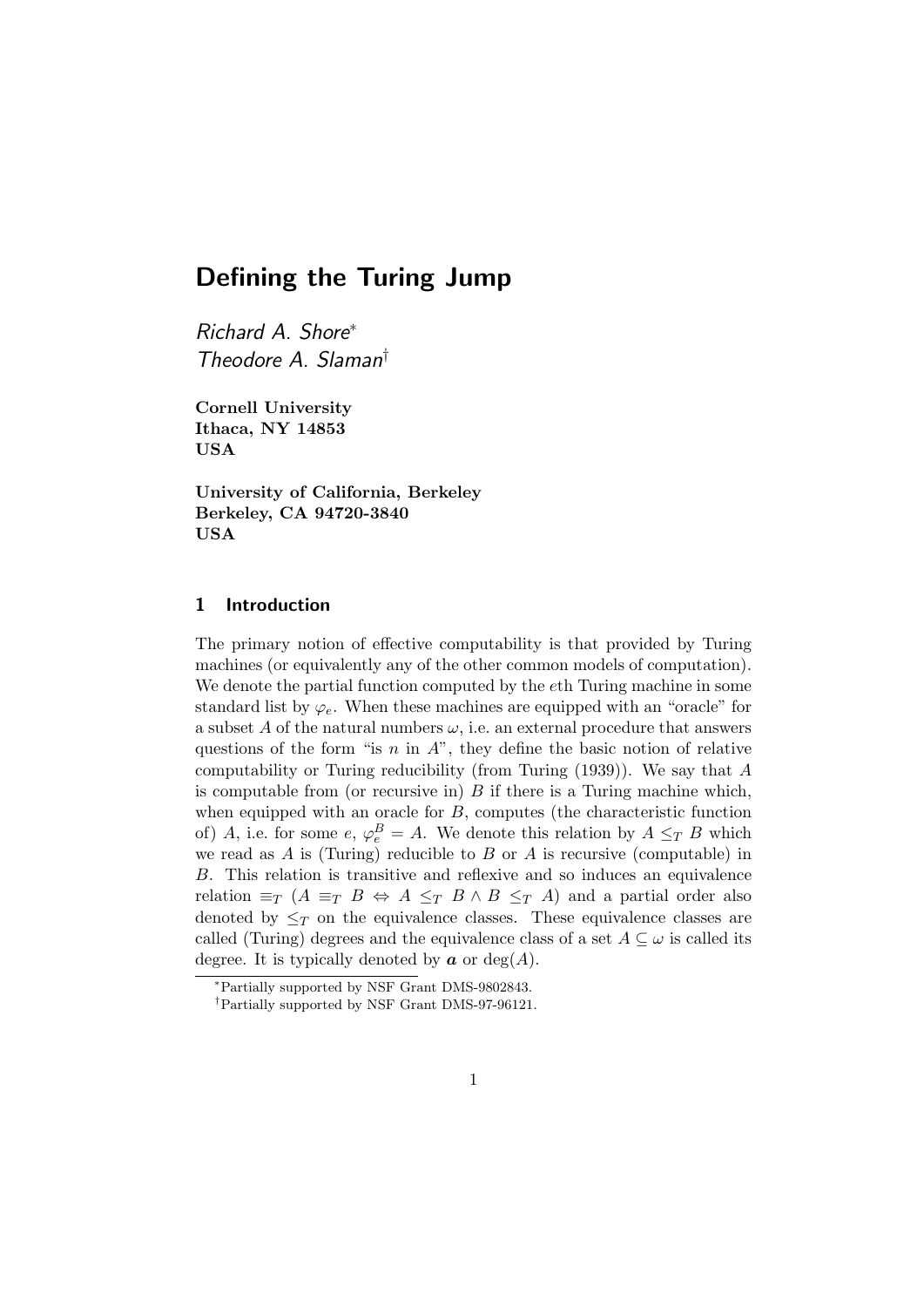The structure  $\mathcal D$  of these degrees has been the object of extensive study over the past fifty or sixty years. (A survey from the early 80s is Shore (1985). Current ones can be found in Griffor (1999).) A central concern in this research over the past twenty years has been the issue of definability. The general question is which (interesting, apparently external) relations on  $\mathcal D$  are actually definable in terms of relative computability alone. One important line of research has produced a sequence of results of the form that all relations on  $\mathcal D$  which could possibly be definable, i.e. they are definable in arithmetic with quantification over both numbers and sets, are definable if restricted to "sufficiently" large degrees where sufficiently large has undergone a series of successive weakenings. (See, for example, Shore (1985) and Slaman (1991).) The other major line of investigation into definability in  $D$  has centered on proving that specific important natural but apparently external degrees or relations on  $\mathcal D$  are definable in  $\mathcal D$ . The first example of what might be considered a natural definition of such a relation which also does not appeal to the general theorems appears in Jockusch and Shore (1984). They define  $A$ , the degrees of the arithmetic sets, i.e. those sets definable in arithmetic with quantification only over numbers, in order-theoretic terms within D.

The overarching goal of these investigations has been the definition of the (Turing) jump operator. The (Turing) jump  $A'$  of  $A \subseteq \omega$  is the halting problem for machines with an oracle for A:  $A' = \{e |$  the eth machine with oracle A halts on input  $e$ . So, in particular,  $\mathbf{0}'$  is the degree of the halting problem. (We use 0 for the empty set and so its degree  $\bf{0}$  is the degree of the computable sets.) The undecidability of the halting problem says, when relativized to A, that  $A \leq_T A'$  for every A. As the jump is easily seen to be well defined on degrees, it induces a strictly increasing operation on D taking  $\boldsymbol{a} = \deg(A)$  to  $\boldsymbol{a}' = \deg(A')$ . By classical results of Kleene and Post, this operator corresponds to definability in arithmetic extended by a predicate for membership in A by formulas with only one quantifier. Its nth iterate  $A^{(n)}$  corresponds to definability by such formulas with n quantifiers. Thus, for example,  $\mathcal{A} = \{ \mathbf{x} | \exists n \in \omega (\mathbf{x} \leq_T \mathbf{0}^{(n)}) \}.$  This operator has played a major role in much of the work on  $D$  over the years and the issue of whether it is actually intrinsic to, or definable in,  $D$  was raised already in the fundamental paper of Kleene and Post (1954). This question essentially asks if quantification in arithmetic can be expressed level by level solely in terms of relative computability.

Cooper (1990) argued for the definability of the jump along the lines of the definition of  $A$  provided by Jockusch and Shore (1984). We outline the plan of the proof of the definability of  $A$  so as to be able to both describe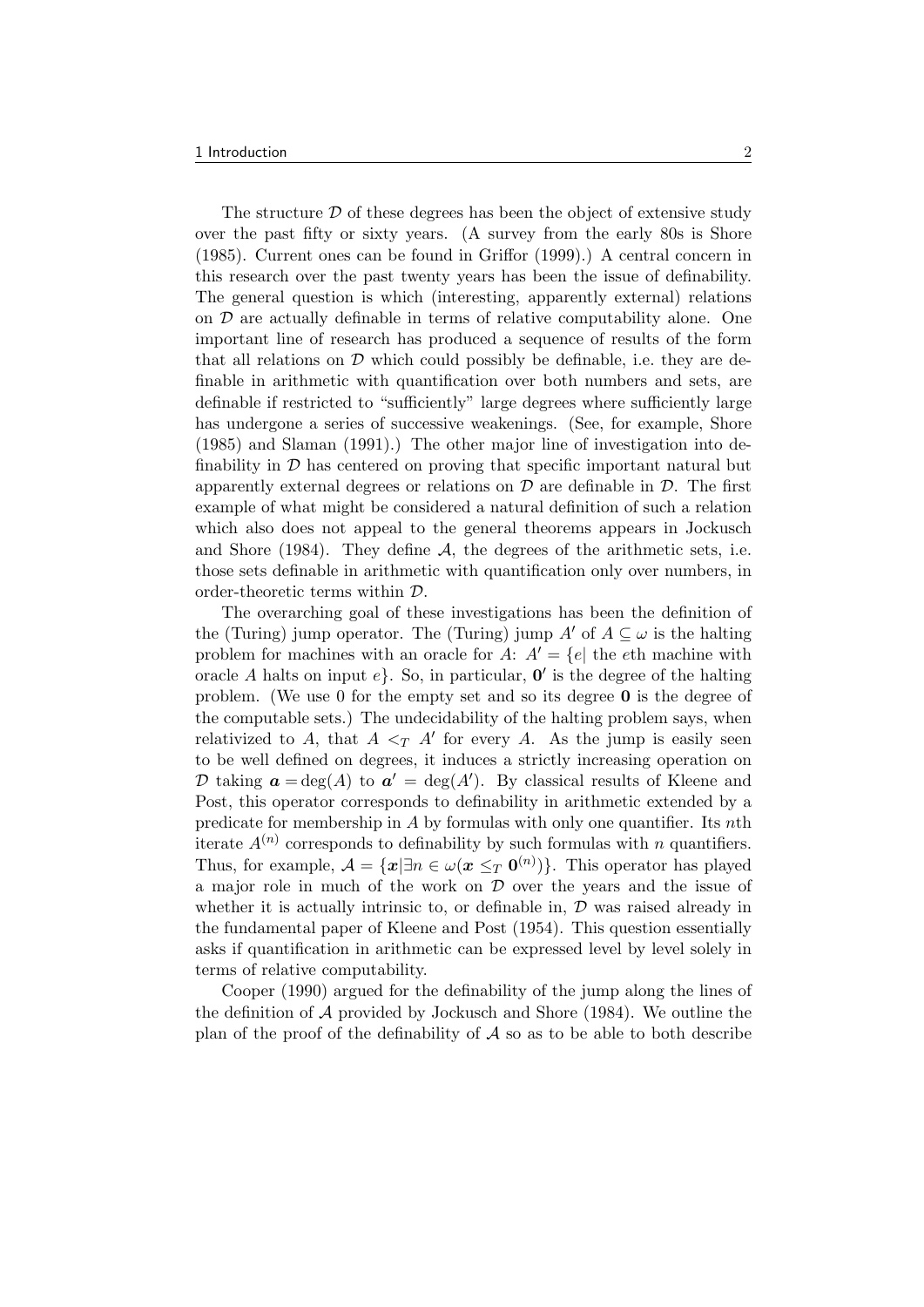Cooper's proposal and present our own proof, as all of them follow the same general plan. Jockusch and Shore (1984) argued for the definability of  $A$  in  $D$  by combining a completeness and join theorem for certain operators with known structural results for  $D$  and the r.e. degrees. (The recursively enumerable or r.e. sets are those that can be enumerated by a partial recursive function  $\varphi_e$  or, equivalently those that are the domain of such a function. In the relativized case we denote the  $e$ th set r.e. in A by  $W_e^A$ . It is the domain of  $\varphi_e^A$ . The r.e. in A degrees are those of the sets  $W_e^A$ .) We begin with the natural order-theoretic properties crucial to this definition of  $A$  and the definition itself.

**Definition 1.1** A degree **a** is a minimal cover if there is a **b** such that  $a > b$ and there is no c strictly between  $\boldsymbol{a}$  and  $\boldsymbol{b}$ . If  $\boldsymbol{b}$  is such a degree for  $\boldsymbol{a}$  we say that  $\boldsymbol{a}$  is a minimal cover of  $\boldsymbol{b}$ .

**Definition 1.2**  $\mathcal{C}_{\omega} = \{c | \forall z (z \lor c \text{ is not a minimal cover of } z\}.$  ${\mathcal C}_{{\omega}} = \{ {\boldsymbol d} | \exists {\boldsymbol c} \in {\mathcal C}_{{\omega}}({\boldsymbol d} \leq {\boldsymbol c}) \}.$ 

**Theorem 1.3 (Jockusch and Shore (1984))**  $\mathcal{A} = \overline{\mathcal{C}}_{\omega}$  and the relation  $\alpha$  is arithmetic in **b** is definable in  $\mathcal{D}$  (by the relativization of the definition of  $A$  to  $b$ ).

We next define the operators on sets needed for the analysis. We restrict ourselves here to the case that  $\alpha \leq \omega$  but both of the following definitions have been usefully generalized into the transfinite and the corresponding theorems proven.

**Definition 1.4** The  $1 - REA$  operators J (from  $2^{\omega}$  to  $2^{\omega}$ ) are those of the form  $J(A) = J_e(A) = A \oplus W_e^A$ . The  $n - REA$  operators  $J$  are those of the form  $J_{\langle e_1,...,e_n \rangle} = J_{e_n} \circ J_{e_{n-1}} \circ ... \circ J_{e_1}$ . The  $\omega$  - REA operators J are those of the form  $J(A) = \bigoplus \{J_{f|n}(A)|n \in \omega\}$  for some recursive f.

**Definition 1.5** The  $n - r.e.$  operators J are those of the form  $J(A)(x) =$  $\lim \varphi_e^A(x, s)$  for a (total recursive in A) function  $\varphi_e^A$  which has  $\varphi_e^A(x, 0) = 0$ for all x and for which there are at most n many s such that  $\varphi_e^A(x, s) \neq$  $\varphi_e^A(x, s+1)$ . The  $\omega$  - r.e. operators J are those of the form  $J(A)(x)$  =  $\lim_{s\to\infty}\varphi_e^A(x,s)$  for a (total recursive in A) function  $\varphi_e^A$  which has  $\varphi_e^A(x,0) = 0$  for all x and for which there are at most  $f(x)$  many s such that  $\varphi_e^A(x, s) \neq \varphi_e^A(x, s+1)$  for some recursive function f.

Now for the completeness theorem needed.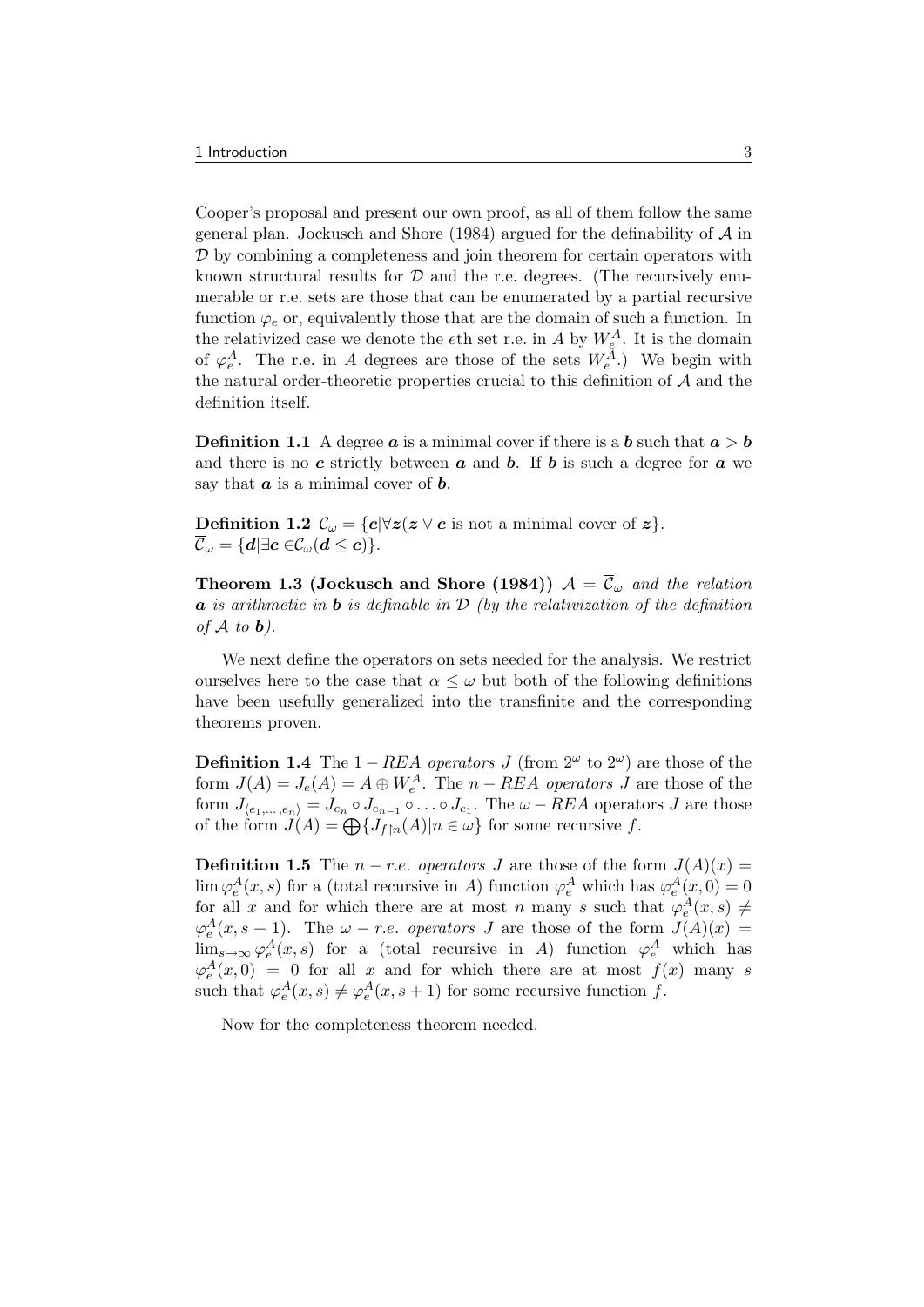Theorem 1.6 (Jockusch and Shore (1984)) For any  $\alpha$ -REA operator *J* and any  $C \geq_T \mathbf{0}^{(\alpha)}$  there is an A such that  $J(A) \equiv_T C$ .

An improvement to the completeness theorem that includes a join operation provides an approach to the first natural definability result for D.

Theorem 1.7 (Jockusch and Shore (1984)) For any  $\omega$ -r.e. operator J and any nonarithmetic D there is an A such that  $J(A) \equiv_T D \vee 0^{(\omega)} \equiv_T D \vee A$ .

It is now the minimal degree construction of Sacks (1963)) that provides the operator relevant to the definition of A.

**Theorem 1.8 (Sacks (1963))** There is an  $\omega$  – r.e. operator J such that  $\deg J(A)$  is a minimal cover of  $\deg A$  for every A.

Thus for every nonarithmetic degree x there is a z such that  $x \vee z$  is a minimal cover of z. On the other hand, for all  $n, \mathbf{0}^{(n)} \vee z$  is not a minimal cover of  $z$  for any  $z$  by Jockusch and Soare (1970). This establishes Theorem 1.3.

Cooper (1990) suggested a similar approach to the problem of defining the jump operator. His plan was to use a version of Theorem 1.7 for  $2-r.e.$ operators to define  $\mathbf{0}'$  by finding a suitable  $2 - r.e.$  operator that would produce a degree with an order-theoretic property that no r.e. degree could have (again even relative to any degree below it). He defined the following notions and classes.

**Definition 1.9**  $d$  is splittable over a avoiding b if either  $a, b \nleq d$  or  $\mathbf{b} \leq \mathbf{a}$  or there are  $\mathbf{d}_0, \mathbf{d}_1$  such that  $\mathbf{a} \leq_T \mathbf{d}_0, \mathbf{d}_1 \leq_T \mathbf{d}_1$ ,  $\mathbf{d}_0 \vee \mathbf{d}_1 = \mathbf{d}_1$ and  $\mathbf{b} \nleq_T \mathbf{d}_0, \mathbf{d}_1$ .  $\mathcal{C}_1 = \{c | \forall \mathbf{a}, \mathbf{b}(\mathbf{a} \vee \mathbf{c} \text{ is splittable over } \mathbf{a} \text{ avoiding } \mathbf{b} \}.$  $\overline{\mathcal{C}}_1 = \{d | \exists c \in \mathcal{C}_1(d \leq_T c)\}.$ 

Now, one of the needed results was already well known.

#### **Theorem 1.10 (Sacks (1963))** Every r.e. degree d is in  $C_1$ .

For the other direction Cooper (1990) claimed as his Main Theorem that there is a suitable  $2 - r.e.$  set and so a  $2 - r.e.$  operator J such that for every C there are **a** and **b** such that  $d \equiv_T \deg(J(C))$  is not splittable over **a** avoiding **b**. This would have sufficed to define  $\mathbf{0}'$  and so, by relativization, the jump operator itself. Cooper (1990) proposed to argue for the existence of such a  $2 - r.e.$  set with a 0<sup>'''</sup> priority construction similar to that proving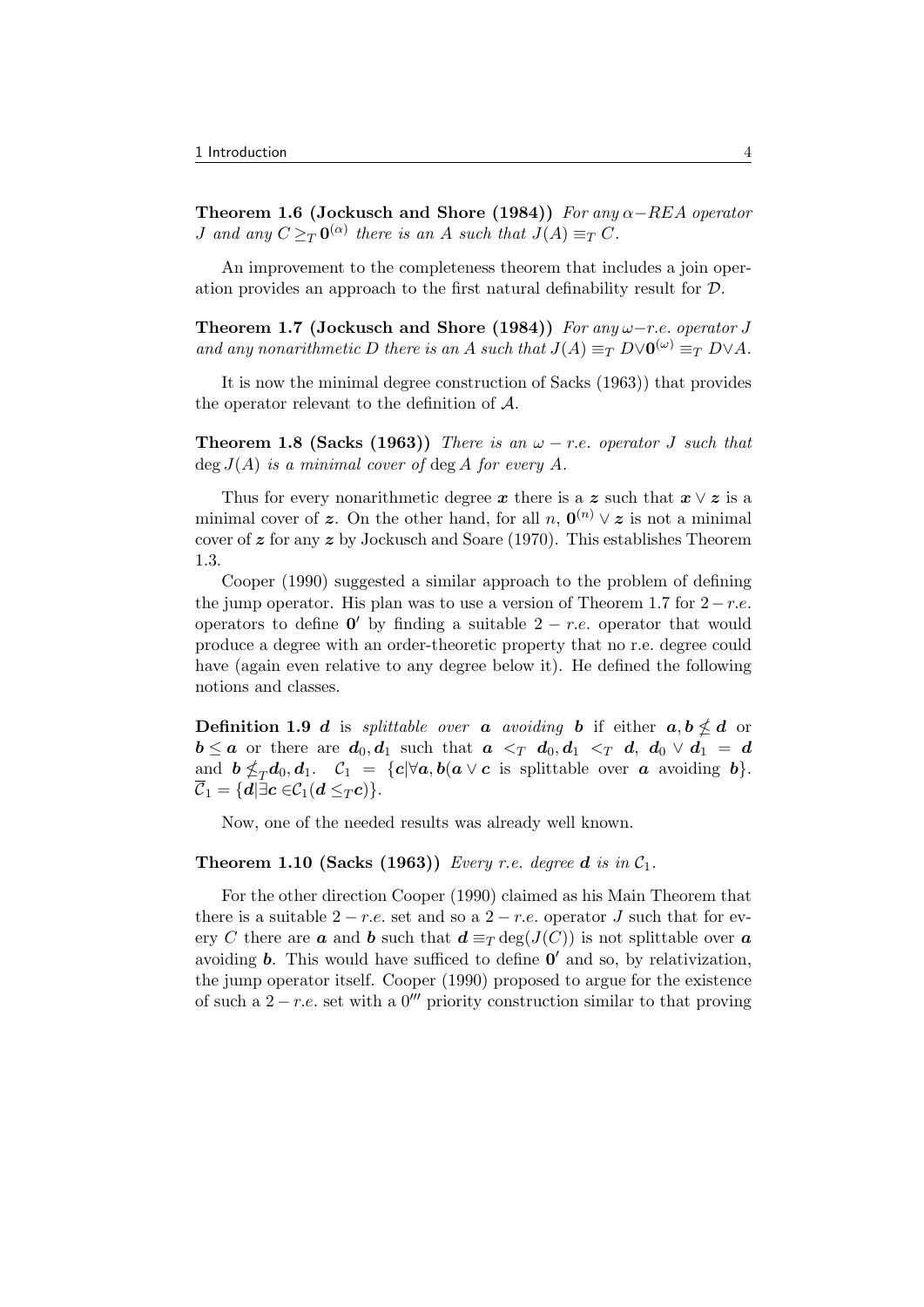Lachlan's (1975) Nonsplitting Theorem for the recursively enumerable degrees. However, the following theorem shows that there is no such set and so Cooper's (1990) proposed property does not define the jump.

Theorem 1.11 (Shore and Slaman  $(n.d.)$ ) Suppose that  $d, a, and b$ are Turing degrees such that  $\boldsymbol{a}$  and  $\boldsymbol{b}$  are recursive in  $\boldsymbol{d}$ ,  $\boldsymbol{b}$  is not recursive in  $\boldsymbol{a}$ , and  $\boldsymbol{d}$  is n-REA relative to  $\boldsymbol{a}$ . Then there are  $\boldsymbol{x}$  and  $\boldsymbol{y}$  such that  $\mathbf{x} \vee \mathbf{y} = \mathbf{d}, \mathbf{x} \geq_T \mathbf{a} \text{ and } \mathbf{y} \geq_T \mathbf{a}, \text{ and } \mathbf{x} \not\geq_T \mathbf{b} \text{ and } \mathbf{y} \not\geq_T \mathbf{b}.$ 

As Lachlan has proved that every  $2-r.e.$  set is  $2-REA$  (see Jockusch and Shore (1984) for a proof that every  $\alpha - r.e.$  set is  $\alpha - REA$ ), Theorem 1.11 proves that there is no  $2 - r.e.$  degree which fulfills Cooper's requirements.

In our approach, we first prove a stronger version of Theorem 1.7 for all  $n - REAL$  operators and so answer a question of Jockusch and Shore (1984).

Question 1.12 (Jockusch and Shore (1984)) Suppose that J is an n-REA operator and A is a subset of the natural numbers which is not  $\Delta_n^0$ , i.e. not recursive in  $0^{(n-1)}$ . Does there exist a  $G \subseteq \omega$  such that  $A \oplus G \equiv_T J(G) \equiv_T A \oplus 0^{(n)}$ ?

The case of this question for  $\omega$  – REA operators (i.e. replace  $\omega$  – r.e. by  $\omega - REA$  in Theorem 1.7) was answered positively by Kumabe and Slaman. In Section 2, we provide an affirmative answer to Question 1.12.

**Theorem 2.3** Suppose that  $n \geq 1$ , J is an n-REA operator, and  $A \subseteq \omega$  is not  $\Delta_n^0$ . Then, there is a  $G \subseteq \omega$  such that  $A \oplus G \equiv_T J(G) \equiv_T A \oplus 0^{(n)}$ .

The other half of our proof of the definability of the jump, however, comes from a quite different direction.

Theorem 1.13 (Slaman and Woodin (n.d.)) The double-jump which maps  $x$  to  $x''$  is definable in  $\mathcal{D}$ .

Theorem 2.3 applies to all  $n$ -REA operators, and the double-jump is the canonical 2-REA operator. And so, we define  $\mathbf{0}'$  in  $\mathcal{D}$ .

**Theorem 1.14 0'** is defined within  $\mathcal{D}$  as the greatest degree  $\boldsymbol{z}$  such that there is no g such that  $z \vee g$  is equal to  $g''$ .

*Proof:* Clearly no degree less than or equal to  $0'$  can join any  $g$  to  $g''$ . Theorem 2.3 states that any degree not below  $\mathbf{0}'$  does join some  $g$  up to  $g''$ . Consequently,  $0'$  is definable in  $D$  in terms of join and the doublejump. The join is clearly definable in  $\mathcal D$  and, by Theorem 1.13, so is the double-jump.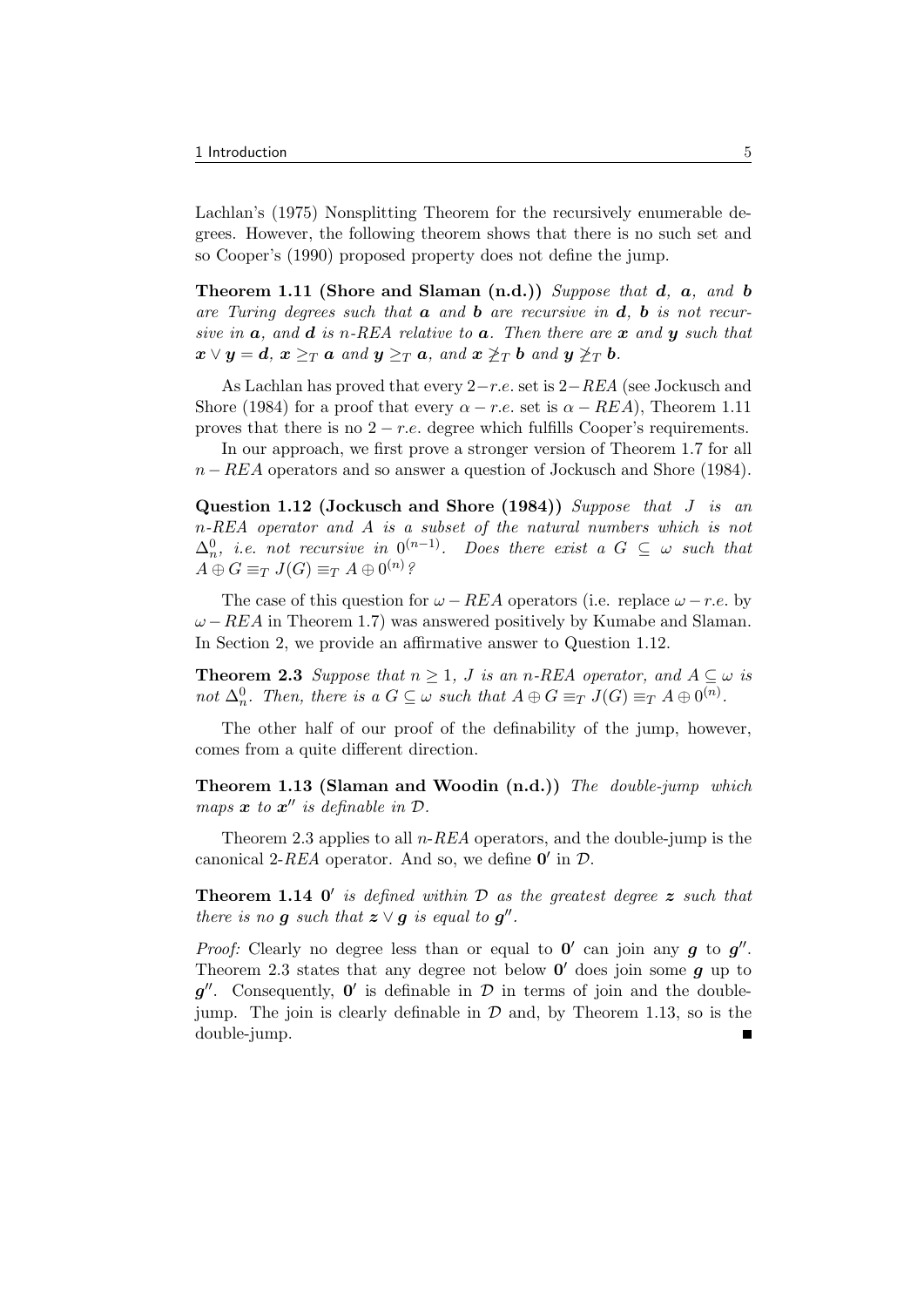We can relativize the proofs of Theorem 2.3 and hence of Theorem 1.4. We then obtain the following definition of the function mapping  $x$  to  $x'$  in  $\mathcal{D}$ .

**Theorem 1.15** For any degree  $x, x'$  is definable from  $x$  within  $D$  as the greatest degree  $z$  such that there is no  $g$  greater than or equal to  $x$  such that  $\mathbf{z} \vee \mathbf{g}$  is equal to  $\mathbf{g}''$ .

We end with some comments about the methods by which we prove these theorems and some comments about the problems which remain open.

Theorem 1.13 is proved by applying the Slaman and Woodin analysis of automorphisms of the Turing degrees. This analysis involves a fair amount of metamathematics, but not much technical recursion theory.

Note that it is not crucial that we have the definability specifically of the double jump as our starting point. Any definition of the  $(n+1)$ st jump for any  $n \in \omega$  would suffice. We can define the *n*th jump from the  $(n+1)$ st using Theorem 2.3 in essentially the same way we defined the jump from the double jump in Theorem 1.15.

Theorem 2.3 is first proved in the special case of the *n*-fold iteration of the Turing jump in Theorem 2.1 using a sharp analysis of Kumabe and Slaman forcing. We give this analysis in Section 2. The general case follows from Theorem 2.2, the Jockusch and Shore (1984) Inversion Theorem for n-REA operators.

Remarkably, one obtains the definitions of  $0'$  and of the jump presented in Theorems 1.14 and 1.15 without using even one priority construction.

This situation is an advantage in some contexts. Slaman and Woodin showed that the arithmetic jump is definable within the partial order of the arithmetic degrees. In that context, the priority method has limited utility.

However, there are disadvantages as well. For example, the Slaman and Woodin methodology depends on global properties of the degrees. It is open whether  $0'$  is definable within every ideal of  $D$  to which it belongs.

It has been common wisdom that, because of the intrinsic complexity of the relation of Turing reducibility itself, coding methods within the Turing degrees cannot resolve relations which are not invariant under the double jump. Though our definition of the jump is a counter-example to this belief, obtaining even finer resolutions is an open problem. For example, it is open whether the relation " $x$  is REA in  $y$ " is definable in  $\mathcal{D}$ .

Another shortcoming of our proof is that Slaman and Woodin's definition of the double jump involves an explicit translation of isomorphism facts to definability facts via a coding of (second order) arithmetic. Thus, the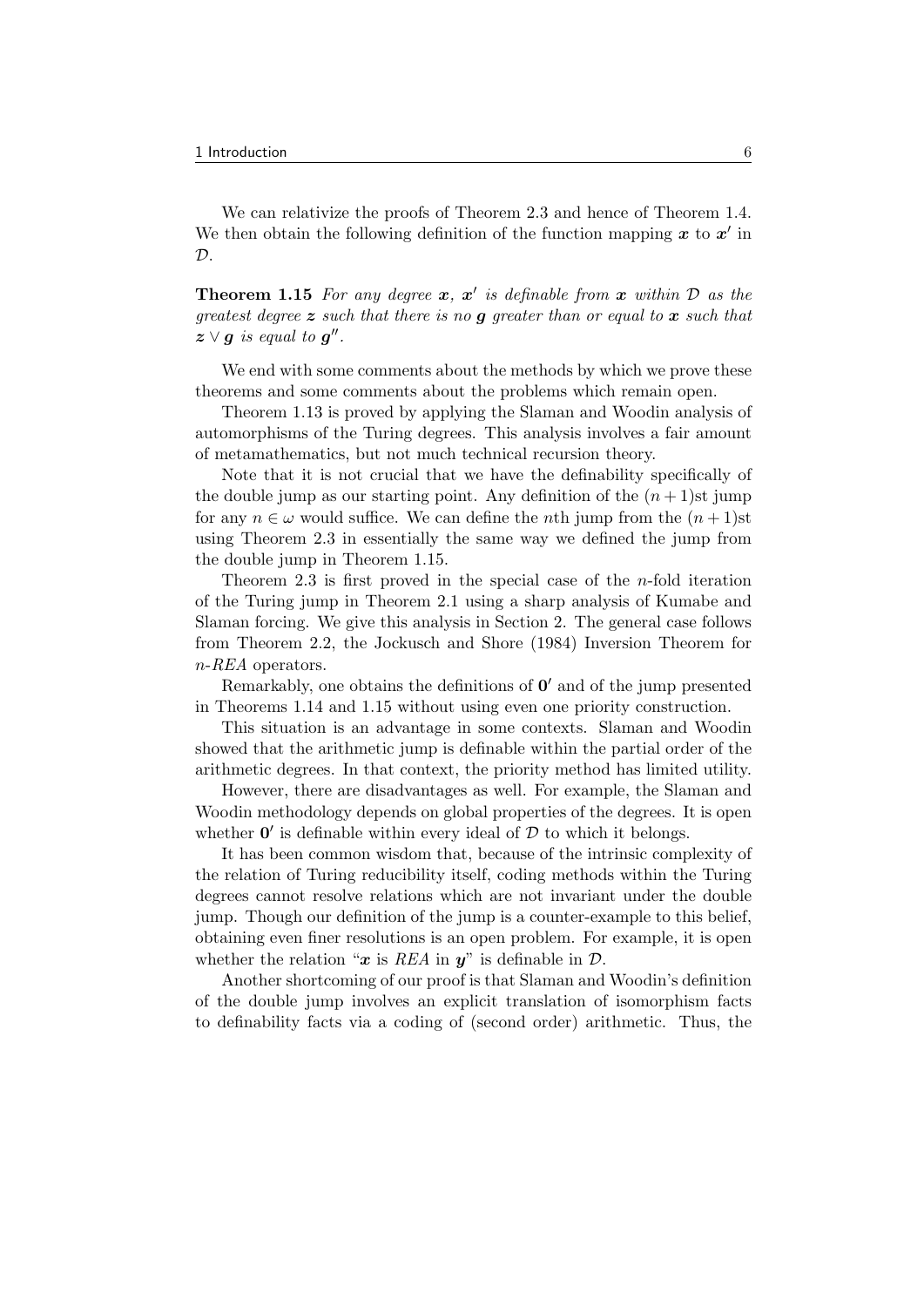definition provided is not based on a naturally order-theoretic property of 0 0 . One can hope that the above open questions could also be resolved, if one could find a natural definition of the Turing jump. Here natural is meant in the sense that the defining property for  $A$  in Jockusch and Shore (1984) and the one proposed in Cooper  $(1990)$  for  $0'$  are natural order-theoretic ones.

# 2  $n$ - $REA$  Operators and Kumabe–Slaman Forcing

**Theorem 2.1** Suppose that  $n \geq 1$  and  $A \subseteq \omega$  is not  $\Delta_n^0$ . Then there is a  $G \subseteq \omega$  such that  $A \oplus G, A \oplus 0^{(n)} \geq_T G^{(n)}$ .

Before we give the proof of Theorem 2.1, we combine it with Jockusch and Shore's (1984) inversion theorem for REA-operators (relativized) to provide a complete solution to Question 1.12.

Theorem 2.2 (Jockusch and Shore (1984)) Suppose that  $n \geq 1$ , J is an n-REA operator, and  $K \geq_T H^{(n)}$ . Then there is a G such that  $G \geq_T H$ and  $J(G) \equiv_T K$ .

**Theorem 2.3** Suppose that  $n \geq 1$ , J is an n-REA operator, and  $A \subseteq \omega$  is not  $\Delta_n^0$ . Then, there is a  $G \subseteq \omega$  such that  $A \oplus G \equiv_T J(G) \equiv_T A \oplus 0^{(n)}$ .

*Proof:* By Theorem 2.1, choose H so that  $A \oplus H$ ,  $A \oplus 0^{(n)} \geq T$   $H^{(n)}$ . By Theorem 2.2, choose  $G \geq_T H$  so that  $J(G) \equiv_T A \oplus H$ . But then  $A \oplus G \geq_T A \oplus H \geq_T J(G)$ . Conversely, since  $J(G) \equiv_T A \oplus H$ ,  $J(G) \geq_T A$ ; since J is an *n*-REA operator,  $J(G) \geq G$ ; and so  $J(G) \geq A \oplus G$ . Thus,  $A \oplus G \equiv_T J(G)$ , as required for the first equivalence. For the second, note that  $A \oplus H \equiv_T A \oplus 0^{(n)}$  by our choice of H.

The remainder of this section is devoted to the proof of Theorem 2.1.

- **Definition 2.4** 1. A Turing functional  $\Phi$  is a set of sequences  $(x, y, \sigma)$ such that x is a natural number, y is either 0 or 1, and  $\sigma$  is a finite binary sequence. Further, for all  $x$ , for all  $y_1$  and  $y_2$ , and for all compatible  $\sigma_1$  and  $\sigma_2$ , if  $(x, y_1, \sigma_1) \in \Phi$  and  $(x, y_2, \sigma_2) \in \Phi$ , then  $y_1 = y_2$  and  $\sigma_1 = \sigma_2$ .
	- 2.  $\Phi$  is use-monotone if the following conditions hold.
		- (a) For all  $(x_1, y_1, \sigma_1)$  and  $(x_2, y_2, \sigma_2)$  in  $\Phi$ , if  $\sigma_1$  is a proper initial segment of  $\sigma_2$ , then  $x_1$  is less than  $x_2$ .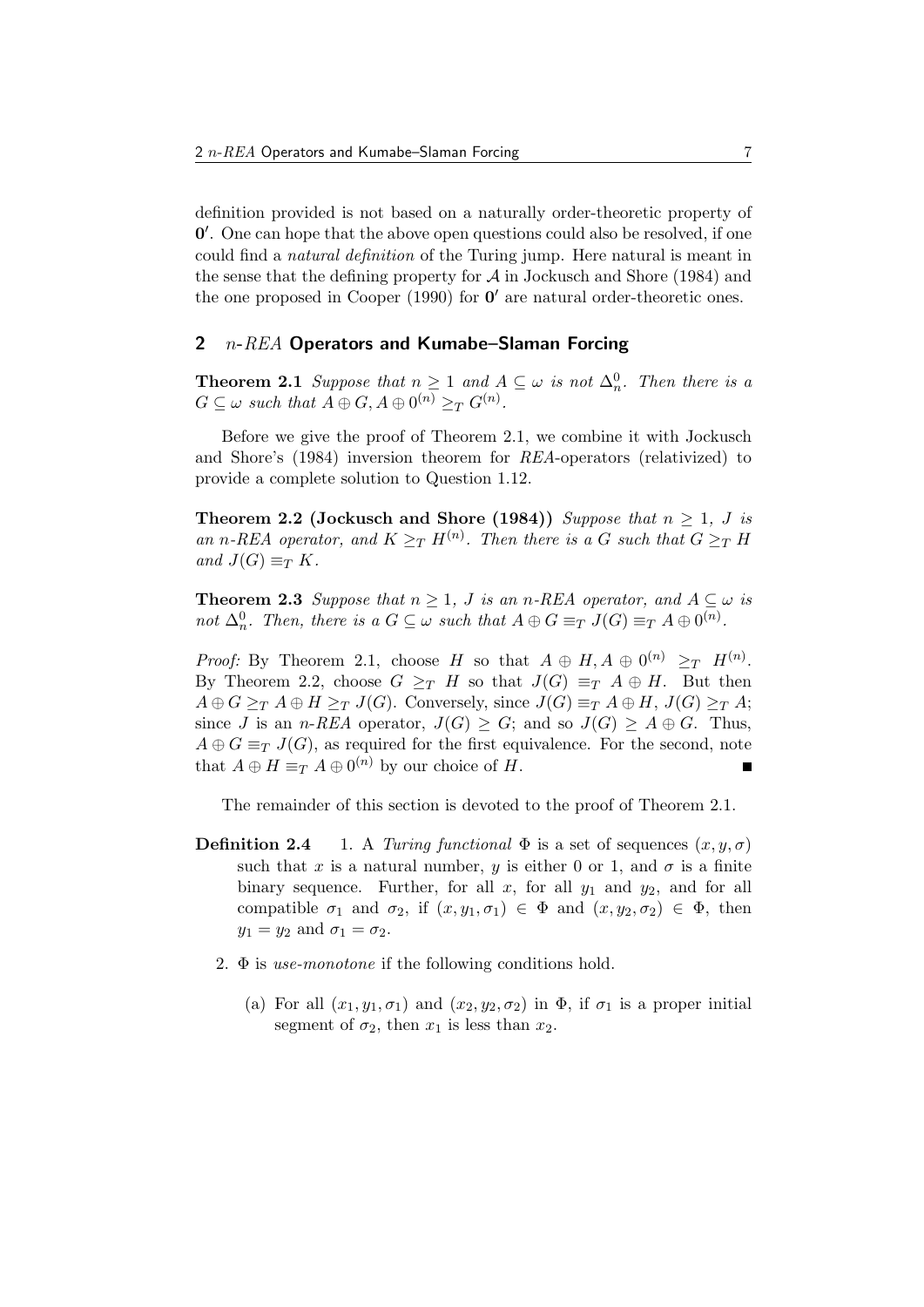- (b) For all  $x_1$  and  $x_2$ ,  $y_2$  and  $\sigma_2$ , if  $x_2 > x_1$  and  $(x_2, y_2, \sigma_2) \in \Phi$ , then there are  $y_1$  and  $\sigma_1$  such that  $\sigma_1 \subseteq \sigma_2$  and  $(x_1, y_1, \sigma_1) \in \Phi$ .
- 3. We write  $\Phi(x, \sigma) = y$  to indicate that there is a  $\tau$  such that  $\tau$  is an initial segment of  $\sigma$ , possibly equal to  $\sigma$ , and  $(x, y, \tau) \in \Phi$ . If  $X \subseteq \omega$ , we write  $\Phi(x, X) = y$  to indicate that there is an  $\ell$  such that  $\Phi(x, X \restriction \ell) = y$ , and write  $\Phi(X)$  for the function evaluated in this way.

Note that in Definition 2.4, we do not require that  $\Phi$  be recursively enumerable. Consequently, if  $\Phi$  is a Turing functional and  $X \subseteq \omega$ , then  $\Phi(X)$  is recursive only in the join of  $\Phi$  and X.

The following notion of forcing is due to Kumabe and Slaman, who used it to prove a version of Theorem 2.1 in which the nth jump is replaced by the  $\omega$ th jump.

**Definition 2.5** Let  $P$  be the following partial order.

- 1. The elements p of P are pairs  $(\Phi_p, X_p)$  in which  $\Phi_p$  is a finite usemonotone Turing functional and  $X_p$  is a finite collection of subsets of ω.
- 2. If p and q are elements of P, then  $p \geq q$  if and only if
	- (a) i.  $\Phi_p \subseteq \Phi_q$  and
		- ii. for all  $(x_q, y_q, \sigma_q) \in \Phi_q \setminus \Phi_p$  and all  $(x_p, y_p, \sigma_p) \in \Phi_p$ , the length of  $\sigma_q$  is greater than the length  $\sigma_p$ ,
	- (b)  $X_p \subseteq X_q$ ,
	- (c) for every x, y, and  $X \in \mathbf{X}_p$ , if  $\Phi_q(x, X) = y$  then  $\Phi_p(x, X) = y$ .

In short, a stronger condition than p can add computations to  $\Phi_p$ , provided that they are longer than any computation in  $\Phi_p$  and that they do not apply to any element of  $X_p$ .

**Definition 2.6** If  $\Phi_0$  and  $\Phi_1$  are finite use-monotone Turing functionals, then  $\Phi_0 \geq 0$   $\Phi_1$  if and only if  $(\Phi_0, \emptyset) \geq (\Phi_1, \emptyset)$  in P.

If  $G \subseteq P$  is a (sufficiently, or indeed, even slightly) P-generic filter, then G is naturally associated with the functional  $\Phi_G = \bigcup \{ \Phi_p : p \in G \}$ . To prove Theorem 2.1, we will construct a  $G$  that is sufficiently  $P$ -generic so that every  $\Sigma_n^0$  statement about  $\Phi_G$  is correctly decided by a condition in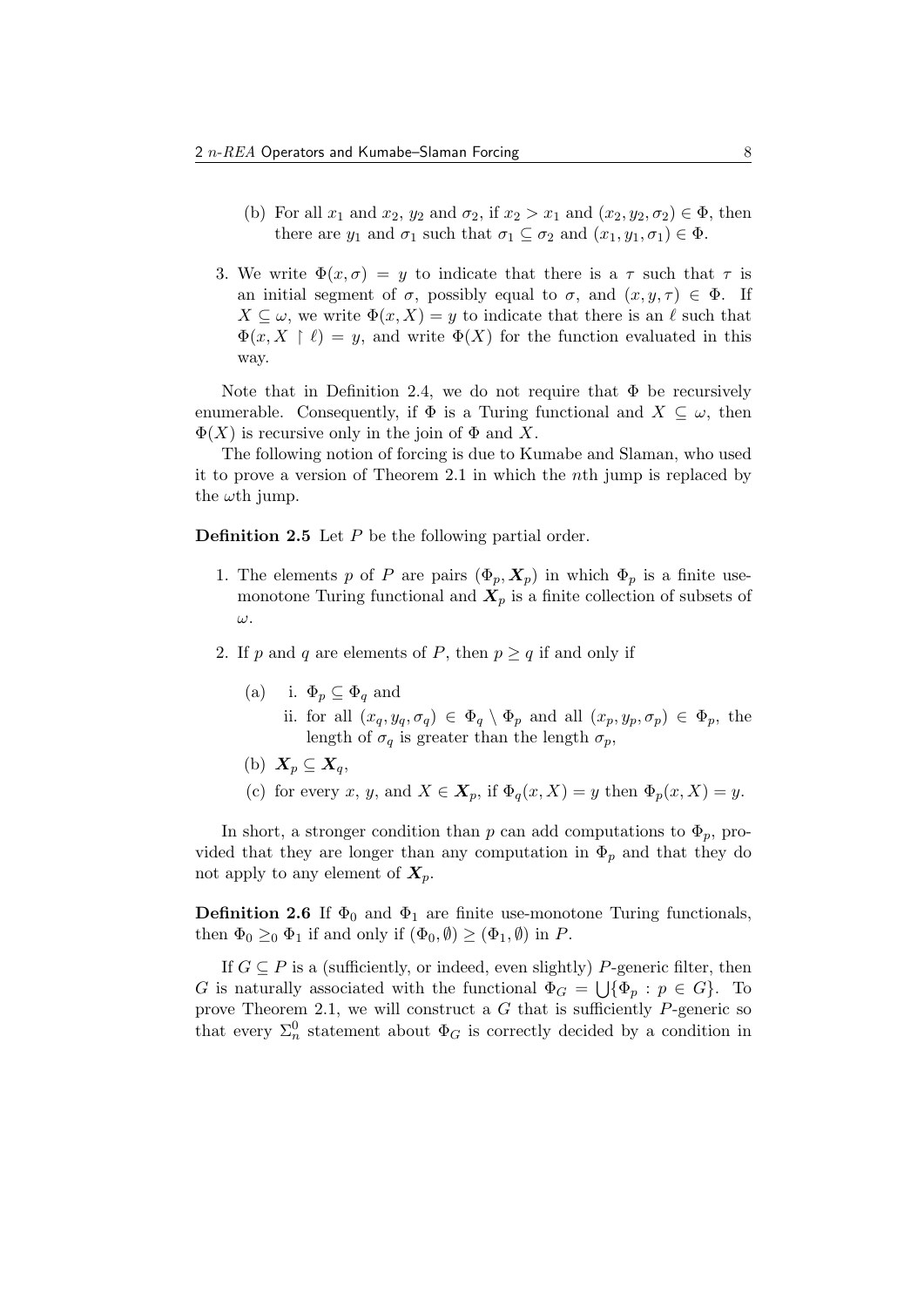P that belongs to G. We will also show that it possible meet the relevant dense subsets of P and still arrange that  $\Phi_G(A)$  is equal to the characteristic function of the complete  $\Sigma_n^0$  set relative to  $\Phi_G$ . The total effect will be to ensure that  $\Phi_G^{(n)}$  is recursive in the join of  $\Phi_G$  and A

We will treat  $\Phi_G$  as if it were a subset of  $\omega$  and suppress the recursive apparatus needed to represent  $\Phi_G$  in this way.

**Lemma 2.7** Let  $p = (\Phi_p, X_p)$  be an element of P.

- 1.  $p \Vdash a \in \Phi_G$  if and only if  $a \in \Phi_n$ .
- 2.  $p \Vdash a \notin \Phi_G$  if and only if
	- $(a)$  either a is not a suitable triple,
	- (b) or a is equal to  $(x, y, \sigma)$ ,  $a \notin \Phi_p$ , and either
		- i. there is a  $(x_0, y_0, \sigma_0) \in \Phi_p$  such that the length of  $\sigma_0$  is greater than the length of  $\sigma$ , or  $x_0$  is greater than or equal to x and σ<sub>0</sub> is compatible with σ.
		- ii. or  $\sigma$  is an initial segment of one of the elements of  $X_p$ .

*Proof:* For the first claim, if  $a \in \Phi_p$  then  $a \in \Phi_G$  whenever  $p \in G$ . Consequently, if  $a \in \Phi_p$  then  $p \Vdash a \in \Phi_G$ . Conversely, if  $a \notin \Phi_p$  then let  $\sigma$  be a sequence such that  $\sigma$  has length greater than the length of any sequence mentioned in p or a and such that  $\sigma$  is incompatible with all of the elements of  $X_p$ . Let x be the least number such that  $\Phi_p(x, \sigma)$  is not defined. Then  $q = (\Phi_p \cup \{(x, 0, \sigma)\}, \mathbf{X}_p)$  extends p in P,  $a \notin \Phi_p \cup \{(x, 0, \sigma)\}\$  and no extension r of q can have  $a \in \Phi_r$ . Consequently,  $q \Vdash a \notin \Phi_G$  and so  $p \not\Vdash a \in \Phi_G$ . The proof of the second claim is similar. One observes that if conditions  $2(a)$ and (b) do not hold, then it is possible to extend  $\Phi_p$  to some  $\Phi_q$  so that  $p \geq (\Phi_q, \mathbf{X}_p)$  and  $a \in \Phi_q$ .

**Definition 2.8** Let  $\Phi_p$  be a finite use-monotone Turing functional. Let  $\psi(\Phi_G) = (\forall m)\theta(m, \Phi_G)$  be a  $\Pi_n^0$  sentence about  $\Phi_G$  in which  $\theta(m, \Phi_G)$  is  $\Sigma_{n-1}^0$ . For  $\tau = (\tau_1, \ldots, \tau_k)$  a sequence of elements of  $2^{<\omega}$  all of the same length, we say that  $\tau$  is *essential to*  $\neg \psi(\Phi_G)$  *over*  $\Phi_p$  when the following condition holds. For all q and all m, if q is a condition such that  $(\Phi_p, \emptyset) > q$ and  $q \Vdash \neg \theta(m, \Phi_G)$ , then  $\Phi_q \setminus \Phi_p$  includes a triple  $(x, y, \sigma)$  such that  $\sigma$  is compatible with at least one component of  $\tau$ .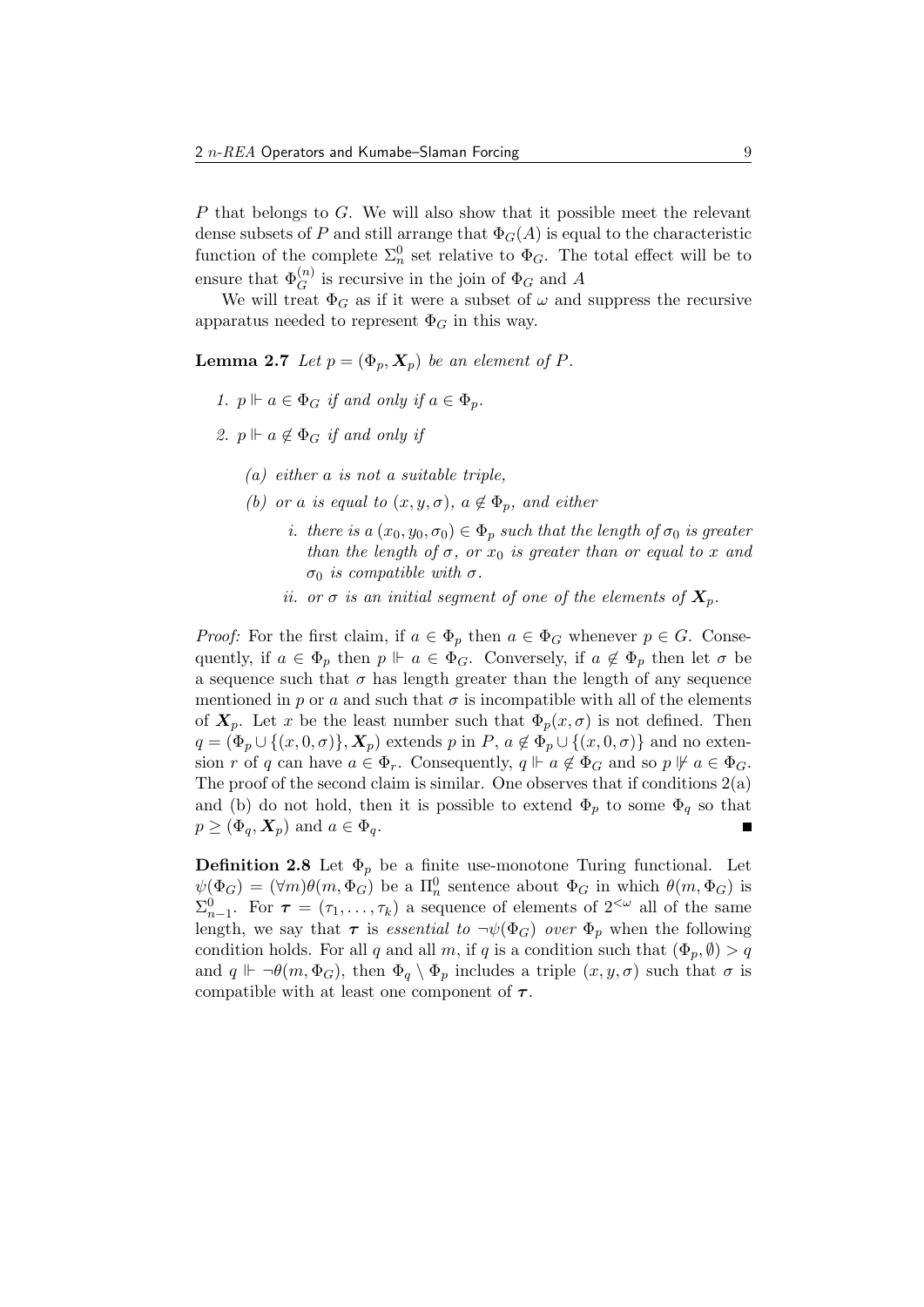**Definition 2.9** For  $\Phi_0$  a finite use-monotone Turing functional, and k in  $ω$ , let  $T(\Phi_0, ψ, k)$  be the set of length k vectors  $τ$  which are essential to  $\neg\psi(\Phi_G)$  over  $\Phi_0$ .

We order  $T(\Phi_0, \psi, k)$  by extension on all coordinates. That is,  $\sigma$  extends  $\tau$  if and only if for all i less than or equal to k, the ith coordinate of  $\sigma$ extends the *i*th coordinate of  $\tau$ . It is immediate that if  $\sigma$  extends  $\tau$  and  $\sigma$  is essential to  $\neg\psi(\Phi_G)$  over  $\Phi_0$ , then  $\tau$  is also essential to  $\neg\psi(\Phi_G)$  over  $\Phi_0$ . Consequently,  $T(\Phi_0, \psi, k)$  is a subtree of the tree of length k vectors of binary sequences of equal length ordered as above. That is,  $T(\Phi_0, \psi, k)$  is a subtree of a recursively bounded recursive tree. Here, a recursive tree T is recursively bounded if there is a recursive function t such that for all  $n$ ,  $t(n)$  is a finite set which contains the nth splitting level of T.

**Lemma 2.10** Suppose that  $\Phi_0$  is a finite use monotone functional,  $\psi(\Phi_G)$ is a  $\Pi_n^0$  sentence with  $n \geq 1$ , and k is a natural number.

- 1. If there is a size k set **X** of subsets of  $\omega$  such that  $(\Phi_0, \mathbf{X}) \Vdash \psi(\Phi_G)$ , then  $T(\Phi_0, \psi, k)$  is infinite.
- 2. If  $T(\Phi_0, \psi, k)$  is infinite, then it has an infinite path Y. Further, each such Y is naturally identified with a size k set  $X(Y)$  of subsets of  $\omega$ such that  $(\Phi_0, \mathbf{X}(Y)) \Vdash \psi(\Phi_G)$ .

*Proof:* Say that  $\psi(\Phi_G)$  is equal to  $(\forall m)\theta(m,\Phi_G)$  where  $\theta(m,\Phi_G)$  is  $\Sigma_{n-1}^0$ . For the first claim, suppose there is a size k set  $\mathbf{X} = (X_1, \ldots, X_k)$  of subsets of  $\omega$  such that  $(\Phi_0, X) \Vdash \psi(\Phi_G)$ . Fix such an X and consider the set of sequences  $\boldsymbol{\tau}_{\ell} = (X_1 \restriction \ell, \ldots, X_k \restriction \ell),$  as  $\ell$  ranges over  $\omega$ . For all q extending  $(\Phi_0, \emptyset)$  and all m, if  $q \Vdash \neg \theta(m, \Phi_G)$ , then q is incompatible with  $(\Phi_0, \mathbf{X})$ . In particular,  $(\Phi_q, X_q \cup X)$  does not extend  $(\Phi_0, X)$  in P. But then, there must be an i such that  $\Phi_q \setminus \Phi_0$  contains an element  $(x, y, \sigma)$  such that  $X_i$  extends σ. This σ is compatible with the *i*th component of each  $τ_{\ell}$ . Consequently, each  $\tau_{\ell}$  is essential to  $\neg \psi(\Phi_G)$  over  $\Phi_0$  and hence  $T(\Phi_0, \psi, k)$  is infinite. This verifies the first claim.

For the second claim of the lemma, suppose that  $T(\Phi_0, \psi, k)$  is infinite. By König's Lemma, since  $T(\Phi_0, \psi, k)$  is a finitely branching tree, it has at least one infinite path. Now suppose that  $Y$  is such an infinite path. Let  $\mathbf{X}(Y)$  be the size k set  $\{X_1,\ldots,X_k\}$  in which each  $X_i$  is the limit of the *i*th coordinates of the elements of Y. For every extension q of  $(\Phi_0, \emptyset)$ and every m, if  $q \Vdash \neg \theta(m, \Phi_G)$  then  $\Phi_q \setminus \Phi_0$  includes an element  $(x, y, \sigma)$ such that  $\sigma$  is compatible with at least one component of each element of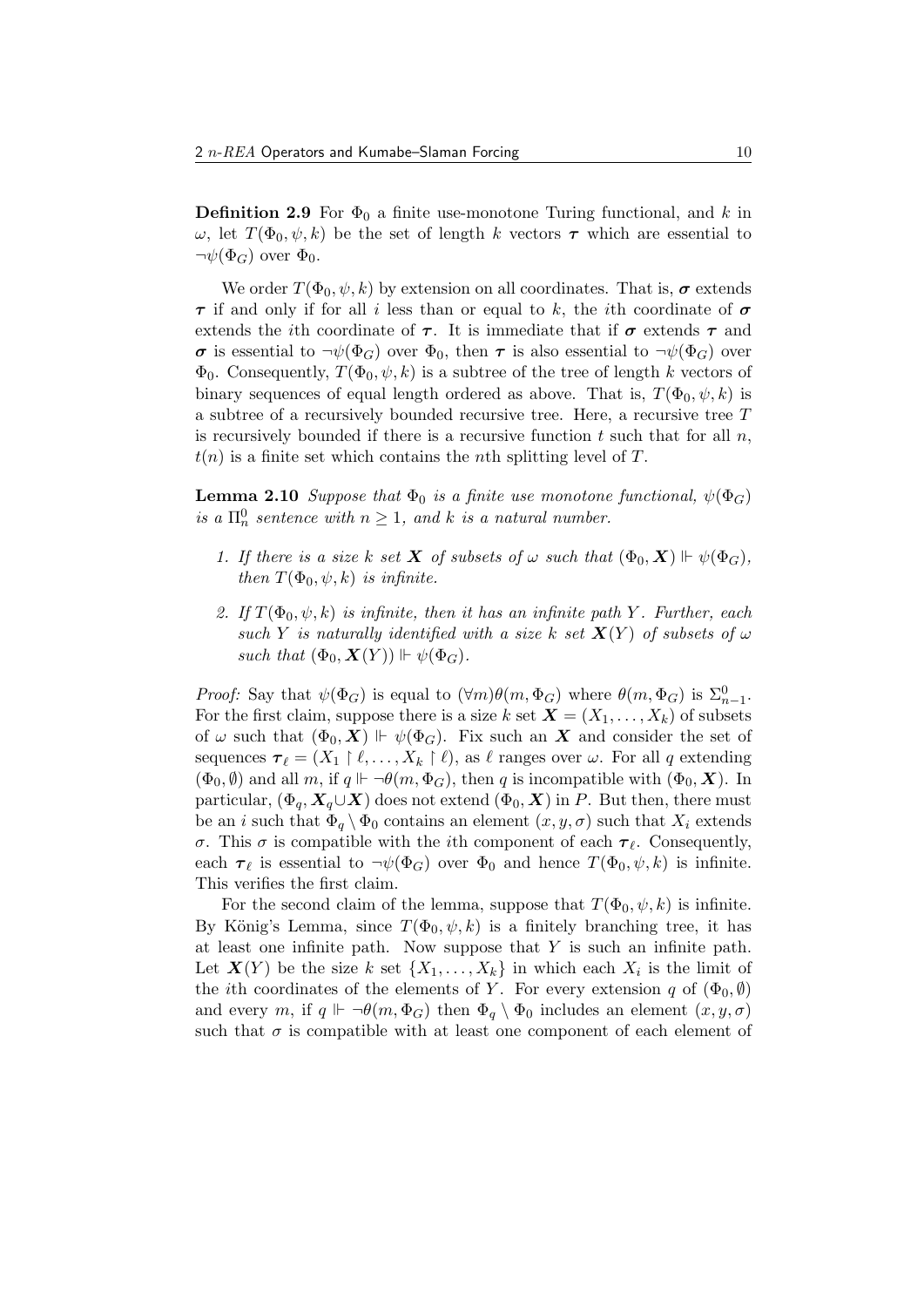Y. But then, for all sufficiently large elements of Y,  $\sigma$  is extended by a coordinate of Y, and so  $\sigma$  is extended by at least one of the elements of  $\mathbf{X}(Y)$ . Thus, for all m, no extension of  $(\Phi_0, \mathbf{X}(Y))$  can force  $\neg \theta(m, \Phi_G)$ . Therefore,  $(\Phi_0, \mathbf{X}(Y)) \Vdash \psi(\Phi_G)$ , as required to verify the second claim.

 ${\bf Lemma}$   ${\bf 2.11}$   $\emph{For each finite use monotone functional $\Phi_0$, each $\Pi^0_n$ sentence}$  $\psi(\Phi_G)$  with  $n \geq 1$ , and each number k,  $T(\Phi_0, \psi, k)$  is  $\Pi_n^0$ , uniformly in  $\Phi_0$ ,  $\psi$ , and k.

Proof: First consider the forcing relation for sentences in which all of the quantifiers are bounded. Suppose  $\neg \theta(\Phi_G)$  is a bounded sentence about  $\Phi_G$ . Applying Lemma 2.7, whether  $(\Phi_0, \mathbf{X}) \Vdash \neg \theta(\Phi_G)$  is a bounded property, given uniformly in terms of  $\Phi_0$ ,  $\neg \theta(\Phi_G)$ , and **X**. Fix a bound m on the quantifiers in the formula which defines this property. Again, by referring to Lemma 2.7, if  $X_0$  is a subset of X such that for all  $X \in X$ , there is an  $X_0 \in X_0$  such that X and  $X_0$  agree on the numbers less than m, then  $(\Phi_0, \mathbf{X}) \Vdash \neg \theta(\Phi_G)$  if and only if  $(\Phi_0, \mathbf{X}_0) \Vdash \neg \theta(\Phi_G)$ . Since there are only finitely many incompatible binary sequences of length  $m$ , we can capture the possible behaviors of sets  $\boldsymbol{X}$  by quantifying over the possible behaviors of subsets of the set of length  $m$  binary sequences. Consequently, uniformly in  $\neg \theta$ , whether there is a finite set **X** such that  $(\Phi_0, \mathbf{X}) \Vdash \neg \theta(\Phi_G)$  is a bounded property given uniformly in terms of  $\Phi_0$  and  $\neg \theta(\Phi_G)$ .

We now prove Lemma 2.11 by induction on  $n$ . First consider the base case when n is equal to 1. That is  $\psi$  is of the form  $(\forall x)\theta(x,\Phi_G)$  and  $\theta(x,\Phi_G)$ is bounded. Let k be fixed and suppose that  $\tau$  is a length k sequence of elements of  $2^{<\omega}$  all of the same length. By Definition 2.8,  $\tau$  is essential to  $\neg \psi(\Phi_G)$  over  $\Phi_0$  if and only if for all  $q \in P$  and all  $m \in \omega$ , if  $(\Phi_0, \emptyset) > q$ and  $q \Vdash \neg \theta(m, \Phi_G)$ , then  $\Phi_q \setminus \Phi_0$  includes a triple  $(x, y, \sigma)$  such that  $\sigma$  is compatible with at least one component of  $\tau$ . By the analysis of the forcing relation for bounded sentences, for each finite use-monotone functional  $\Phi_q$ , whether there is a finite set  $X_q$  such that  $(\Phi_0, \emptyset) > q$  and  $q \Vdash \neg \theta(m, \Phi_G)$ is a bounded property of  $\Phi_q$  and m. Thus, the quantifier over q in P can be replaced by a quantifier over finite use-monotone functionals  $\Phi_q$  with  $\Phi_0 \geq 0$   $\Phi_q$ . (See Definition 2.6.) Consequently,  $\tau$ 's being essential to  $\neg \psi(\Phi_G)$ over  $\Phi_0$  is a  $\Pi_1^0$  property of  $\tau$ , and so  $T(\Phi_0, \psi, k)$  is a  $\Pi_1^0$  tree, verifying the lemma for  $n = 1$ . Note that the  $\Pi_1^0$  definition of  $T(\Phi_0, \psi, k)$  was obtained uniformly in terms of  $\Phi_0$ ,  $\psi$ , and k.

For the inductive argument, we assume that the lemma holds for  $n$ . We repeat the argument for the base case, with the inductive assumption used to analyze the forcing relation for  $\Pi_n^0$  sentences. Let k be fixed and suppose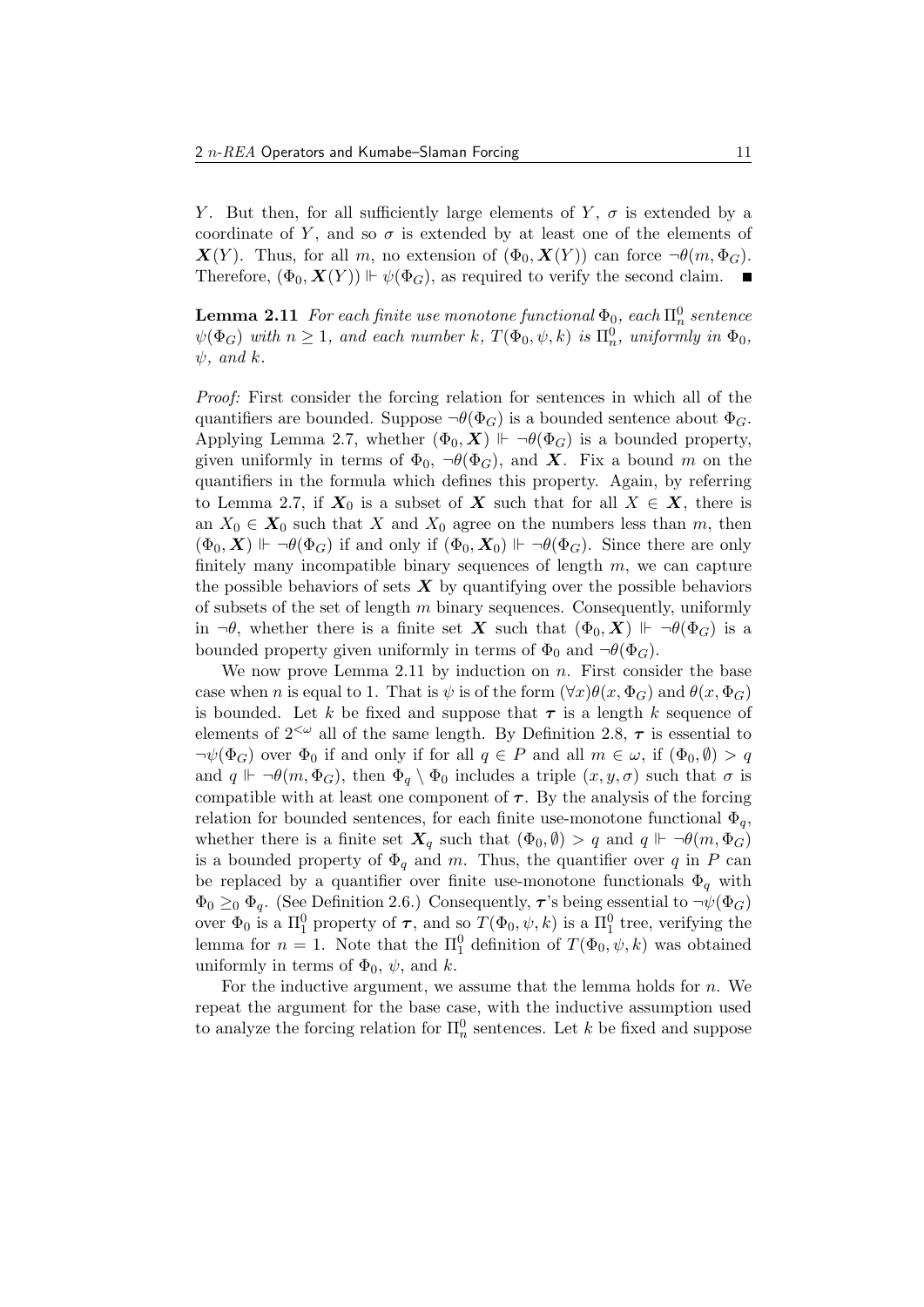that  $\tau$  is a length k sequence of elements of  $2^{<\omega}$  all of the same length. Again,  $\tau$  is essential to  $\neg\psi(\Phi_G)$  over  $\Phi_0$  if and only if, for all  $q \in P$  and all  $m \in \omega$ , if  $(\Phi_0, \emptyset) > q$  and  $q \Vdash \neg \theta(m, \Phi_G)$ , then  $\Phi_q \setminus \Phi_0$  includes a triple  $(x, y, \sigma)$ such that  $\sigma$  is compatible with at least one element of  $\tau$ . This condition is equivalent to "for all  $\Phi_q$  with  $\Phi_0 \geq_0 \Phi_q$ , for all k, and all  $m \in \omega$ , if there is a size k set X such that  $(\Phi_q, X) \Vdash \neg \theta(m, \Phi_G)$  then  $\Phi_q \setminus \Phi_0$  includes a triple  $(x, y, \sigma)$  such that  $\sigma$  is compatible with at least one element of  $\tau$ ". By Lemma 2.10, "there is a size k set X such that  $(\Phi_q, X) \Vdash \neg \theta(m, \Phi_G)$ " can be replaced by " $T(\Phi_q, \neg \theta(m), k)$  is infinite". Thus,  $\tau$  is essential to  $\neg \psi(\Phi_G)$ over  $\Phi_0$  if and only if, for all  $\Phi_q$  such that  $\Phi_0 \geq_0 \Phi_q$ , for all k, and all  $m \in \omega$ , if  $T(\Phi_q, \neg \theta(m), k)$  is infinite then  $\Phi_q \setminus \Phi_0$  includes a triple  $(x, y, \sigma)$ such that  $\sigma$  is compatible with at least one element of  $\tau$ " Since  $\neg \theta(m, \Phi_G)$ is a  $\Pi_n^0$  sentence, we can apply induction to conclude that  $T(\Phi_q, \neg \theta(m), k)$ is uniformly  $\Pi_n^0$  in terms of  $\Phi_q$ ,  $\psi$ ,  $m$ , and  $k$ . As a fact of pure definability, whether a  $\Pi_n^0$  subtree of a recursively bounded recursive tree is infinite is itself  $\Pi_n^0$ : it is  $\Sigma_n^0$  to state that there is a splitting level in the recursive tree which is disjoint from the  $\Pi_n^0$  subtree. So, " $\tau$  is essential to  $\neg\psi(\Phi_G)$  over  $\Phi_0$ " is equivalent to a condition of the form "for all  $\Phi_q$  with  $\Phi_0 \geq_0 \Phi_q$ , for all k, and all  $m \in \omega$ , if a  $\Pi_n^0$  condition holds, then so does a bounded one". Thus, " $\tau$  is essential to  $\neg\psi(\Phi_G)$  over  $\Phi_0$ " is a  $\Pi_{n+1}^0$  property of  $\tau$ ,  $\Phi_0$  and  $\psi$ . Consequently, for each  $k$  and for each  $\Pi_{n+1}^0$  sentence  $\psi$ ,  $T(\Phi_0, \psi, k)$  is  $\Pi_{n+1}^0$ , uniformly in  $\Phi_0$ ,  $\psi$ , and k. This completes the verification of the lemma.

**Corollary 2.12** Suppose that A is not  $\Delta_n^0$ . Let  $\Phi_0$  be a finite use-monotone  $\emph{functional}, \; \psi(\Phi_G) \; \emph{be a} \; \Pi^0_n \; \emph{sentence about} \; \Phi_G, \; \emph{and} \; \emph{k} \; \emph{be a positive natural}$ number. If there is a size k set **X** of subsets of  $\omega$  such that  $(\Phi_0, \mathbf{X}) \Vdash \psi(\Phi_G)$ , then there is such a set X such that  $A \notin X$ . Moreover, we can find such an  $\boldsymbol{X}$  all of whose members are recursive in  $0^{(n)}$  uniformly in  $\psi, k$  and  $A \oplus 0^{(n)}$ .

*Proof:* Suppose that there is a size k set X of subsets of  $\omega$  such that  $(\Phi_0, \mathbf{X}) \Vdash \psi(\Phi_G)$ . By Lemmas 2.10 and 2.11,  $T(\Phi_0, \psi, k)$  is a  $\Pi_n^0$  subtree of a recursively bounded recursive tree  $T$  which has an infinite path. Thus, the infinite paths through  $T(\Phi_0, \psi, k)$  form a nonempty  $\Pi_n^0$  class in the sense of Jockusch and Soare (1972) and so by their Corollary 2.11 (relativized to  $(0^{(n-1)})$ , there is an infinite path Y in  $T(\Phi_0, \psi, k)$  in which A is not recursive and so, in particular,  $A \notin \mathbf{X}(Y)$ . By Lemma 2.10,  $(\Phi_0, \mathbf{X}(Y)) \Vdash \psi(\Phi_G)$  for any such Y. Thus all we need to do is find an infinite path Y in  $T(\Phi_0, \psi, k)$ such that  $A \notin \mathbf{X}(Y)$  recursively in  $A \oplus 0^{(n)}$  given that there is one. Since there is such a path, there is one with an initial segment  $\sigma$  such that all of the components of  $\sigma$  are incompatible with A. Moreover, any infinite path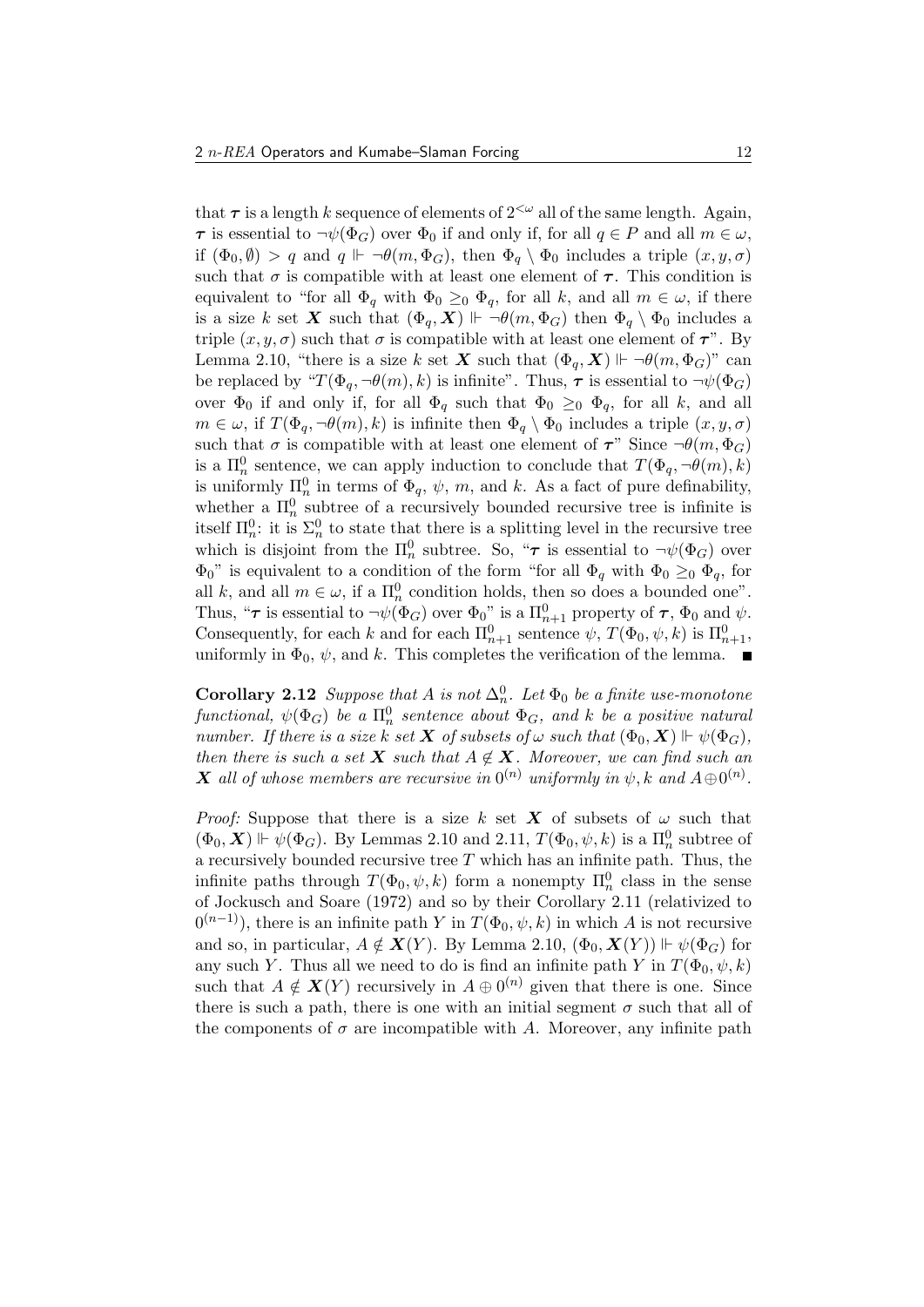through  $T(\Phi_0, \psi, k)$  beginning with such a  $\sigma$  has the desired properties. As A can tell which  $\sigma$  have all their components incompatible with A and  $0^{(n)}$ can tell which nodes have infinite paths through them and so then actually construct such a path, we have the desired conclusion. Е

**Lemma 2.13** Suppose that n is greater than 0, A is not  $\Delta_n^0$ , and  $\psi(\Phi_G)$ is a  $\Pi_n^0$  sentence about  $\Phi_G$ ; say  $\psi(\Phi_G) = (\forall x)\theta(x,\Phi_G)$  in which  $\theta$  is  $\Sigma_{n-1}^0$ . For any condition  $p = (\Phi_p, \mathbf{X}_p)$  with  $A \notin \mathbf{X}_p$ , there is a stronger condition  $q=(\Phi_q,\bm{X}_q)$  which we can find uniformly in  $\overline{\Phi}_p$  and  $A\oplus 0^{(n)}\oplus \bm{X}_p$  such that the following conditions hold.

- 1.  $A \notin \mathbf{X}_q$  and each  $X \in \mathbf{X}_q \mathbf{X}_p$  is recursive in  $0^{(n)}$ .
- 2. For all x, if  $\Phi_q(x, A)$  is defined, then  $\Phi_p(x, A)$  is defined. That is, q does not add any new computations to  $\Phi_G$  which apply to A.
- 3. Either  $q \Vdash \psi(\Phi_G)$  or there is an m such that  $q \Vdash \neg \theta(m, \Phi_G)$  (and we can tell which formula we have forced).

*Proof:* Fix  $p = (\Phi_p, X_p)$  in P. Let  $X_1, \ldots, X_k$  be an enumeration of the elements of  $\mathbf{X}_p$ . First, use  $0^{(n)}$  to determine if  $T(\Phi_p, \psi, k+1)$  is infinite. If so, Corollary 2.12 supplies a condition  $r = (\Phi_p, \boldsymbol{X})$  forcing  $\psi(\Phi_G)$  with  $A \notin \mathbf{X}$  and every  $X \in \mathbf{X}$  recursive in  $0^{(n)}$ . As  $(2)$  is trivially satisfied if  $\Phi_p$ is kept fixed, our desired condition q is  $(\Phi_p, \mathbf{X}_p \cup \mathbf{X})$ . If  $T(\Phi_p, \psi, k+1)$  is not infinite, then  $X_p \cup \{A\}$  does not provide an infinite path through it. Thus, for some  $\ell, \tau(\ell) = (X_1 \restriction \ell, \ldots, X_k \restriction \ell, A \restriction \ell)$  is not essential to  $\neg \psi(\Phi_G)$  over  $\Phi_p$ . Then, there is an number m and a condition  $r = (\Phi_r, \mathbf{X}_r)$  extending  $(\Phi_n, \emptyset)$  such that  $\Phi_r$  does not add any new computations compatible with any of the components of  $\tau(\ell)$  and  $r \Vdash \neg \theta(m, \Phi_G)$ . In particular,  $\Phi_r$  does not add any new computations which apply to A or to any element of  $X_p$ and, by Lemma 2.10 there is a k such that  $T(\Phi_r, \neg \theta(m, \Phi_G), k)$  is infinite. As we can decide which  $\Phi_r$  extending  $\Phi_p$  add no new computations which apply to A or to any element of  $X_p$  recursively in  $A \oplus X_p$  and then whether  $T(\Phi_r, \neg \theta(m, \Phi_G), k)$  is infinite recursively in  $0^{(n-1)}$  we can find such a  $\Phi_r$ and k recursively in  $A \oplus 0^{(n)} \oplus \mathbf{X}_p$ . We can now apply Corollary 2.12 again to get an X of size k with  $A \notin X$  such that every  $X \in X$  is recursive in  $0^{(n)}$ and  $(\Phi_r, X) \Vdash \neg \theta(m, \Phi_G)$ . Our desired condition q is thus  $(\Phi_r, X_p \cup X)$ .

Now we can complete the proof of Theorem 2.1. Suppose that  $A \subseteq \omega$  is not  $\Delta_n^0$ . Let  $(\psi_i(\Phi_G) : i \geq 1)$  be a recursive enumeration of the  $\Pi_n$  sentences about  $\Phi_G$ . We build a sequence of conditions  $(p_i : i \in \omega)$  recursively in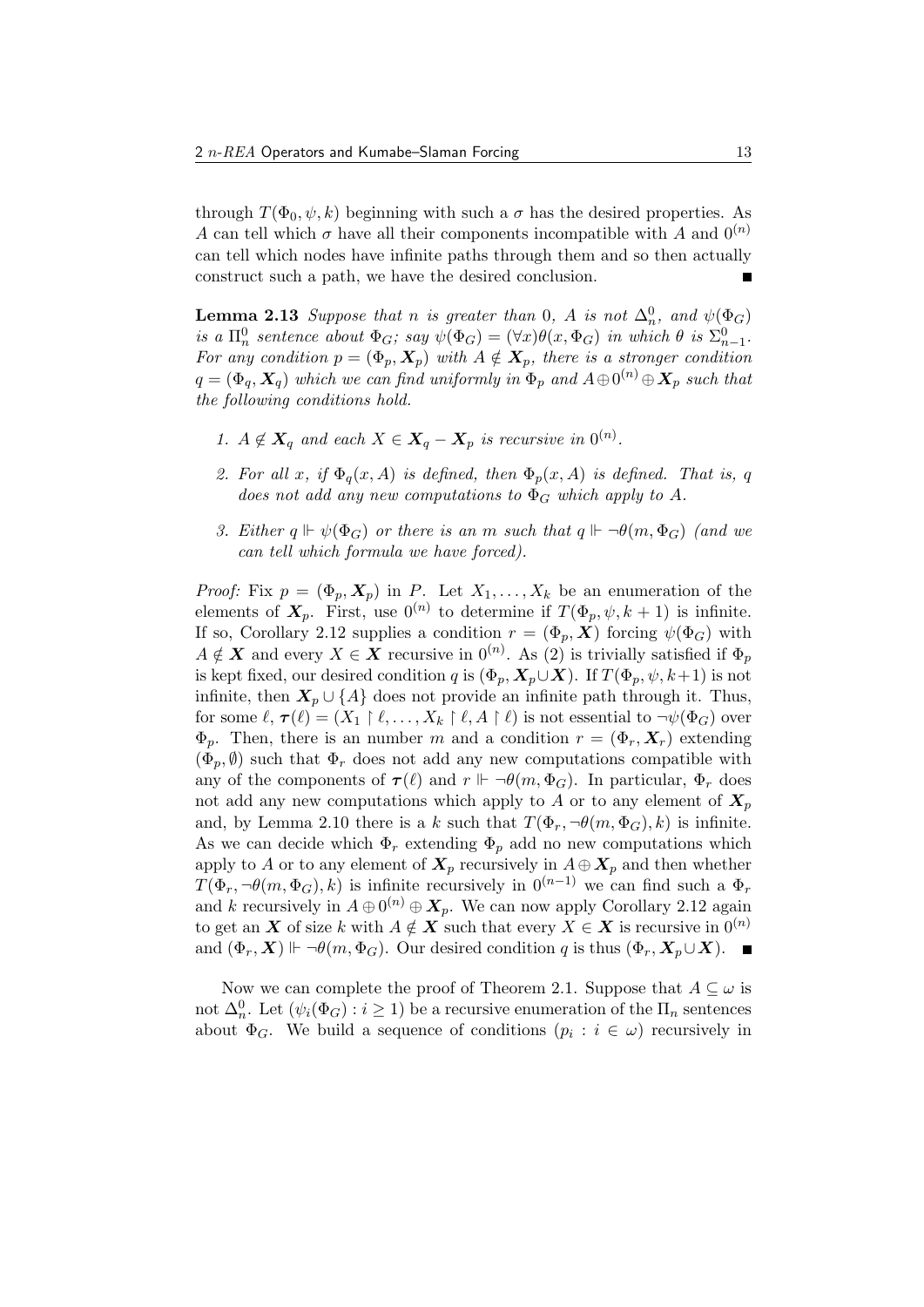$A \oplus 0^{(n)}$  so that  $p_0 = (\emptyset, \emptyset), p_i > p_{i+1}$ , and for all i,  $p_i$  decides  $\psi_i(\Phi_G)$ ,  $A \notin \mathbf{X}_{p_i}$  and every  $X \in \mathbf{X}_{p_i}$  is recursive in  $0^{(n)}$ .

Given  $p_{i-1}$ , we obtain  $p_i$  in two steps. Suppose that  $\psi_i$  is  $\forall x \theta_i(x, \Phi_G)$ and  $\theta_i(x, \Phi_G)$  is  $\Sigma_{i-1}$ . First, we apply Lemma 2.13 to find a condition  $q = (\Phi_q, \mathbf{X}_q)$  extending  $p_{i-1}$  such that  $A \notin \mathbf{X}_q$ , every  $X \in \mathbf{X}_q$  is recursive in  $0^{(n)}$ ,  $\Phi_q(A)$  is equal to  $\Phi_p(A)$ , and either  $q \Vdash \psi_i(\Phi_G)$  or there is an m in  $\omega$  such that  $q \Vdash \neg \theta_i(m, \Phi_G)$ . Let  $\ell$  be so large that it is greater than m, it is greater than the length of any sequence mentioned in  $\Phi_{q}$ , and for each X in  $X_q$  there is an x less than  $\ell$  with  $X(x) \neq A(x)$ . We define  $p_i$  to be  $(\Phi_q \cup \{(n, 0, A \restriction \ell)\}, \mathbf{X}_q)$ , if  $q \Vdash \psi_i(\Phi_G)$ , and  $(\Phi_q \cup \{(n, 1, A \restriction \ell)\}, \mathbf{X}_q)$ , if  $q \Vdash \neg \psi_i(\Phi_G)$ . In other words, we build  $p_i$  by first deciding the *i*th  $\Pi_n$ sentence about  $\Phi_G$  without extending  $\Phi_G(A)$ , and then defining  $\Phi_G(n, A)$ to record the value decided.

Let  $\Phi_G$  be the union of the  $\Phi_{p_i}$ . By induction on the logical complexity of its subformulas, for each  $\Pi_n$  sentence  $\psi_i$  about  $\Phi_G$ ,  $\psi_i(\Phi_G)$  is true if and only if  $p_i \Vdash \psi_i(\Phi_G)$ . But then  $\Phi_G(A)$  is the characteristic function of a complete  $\Sigma_n$  set relative to  $\Phi_G$ . So,  $\Phi_G \oplus A \geq_T \Phi_G(A) \geq_T \Phi_G^{(n)}$  $G^{(n)}$ . As the whole construction is recursive in  $A \oplus 0^{(n)}$  and it decides the truth of all  $\Pi_n$ sentences about  $\Phi_G$ , we also have  $A \oplus 0^{(n)} \geq_T \Phi_G^{(n)}$  $G^{(n)}$  as required.

The uniformity of this construction clearly provides a proof of the theorem for the  $\omega - REA$  operators as well.

Theorem 2.14 (Kumabe and Slaman) Suppose that  $J$  is an  $\omega$ -REA operator, and  $A \subseteq \omega$  is not  $\Delta_n^0$  for any  $n \in \omega$ . Then, there is a  $G \subseteq \omega$  such that  $A \oplus G \equiv_T J(G) \equiv_T A \oplus 0^{(\omega)}$ .

We can now continue into the transfinite. Using our results, it is not hard to see that deciding if there is an extension  $q$  of a condition  $p$  which forces a bounded sentence with a predicate for  $\Phi_G^{(\omega)}$  is recursive in  $0^{(\omega)}$ . One can then employ an inductive analysis similar to that of Lemmas 2.11 and 2.13 to see that such decisions can be made for sentences which are  $\Pi_n$  in  $\Phi_G^{(\omega)}$ can be made recursively in  $0^{(\omega+n)}$ . At limit levels of the transfinite jump hierarchy the uniformity of our constructions carries us through. Thus we can answer Question 1.12 for all the recursive ordinals as asked originally in Jockusch and Shore (1984).

**Theorem 2.15** Suppose that J is an  $\alpha$  – REA operator, and  $A \subseteq \omega$  is not recursive in  $0^{(\beta)}$  for any  $\beta < \alpha$ . Then, there is a  $G \subseteq \omega$  such that  $A \oplus G \equiv_T J(G) \equiv_T A \oplus 0^{(\alpha)}$ .